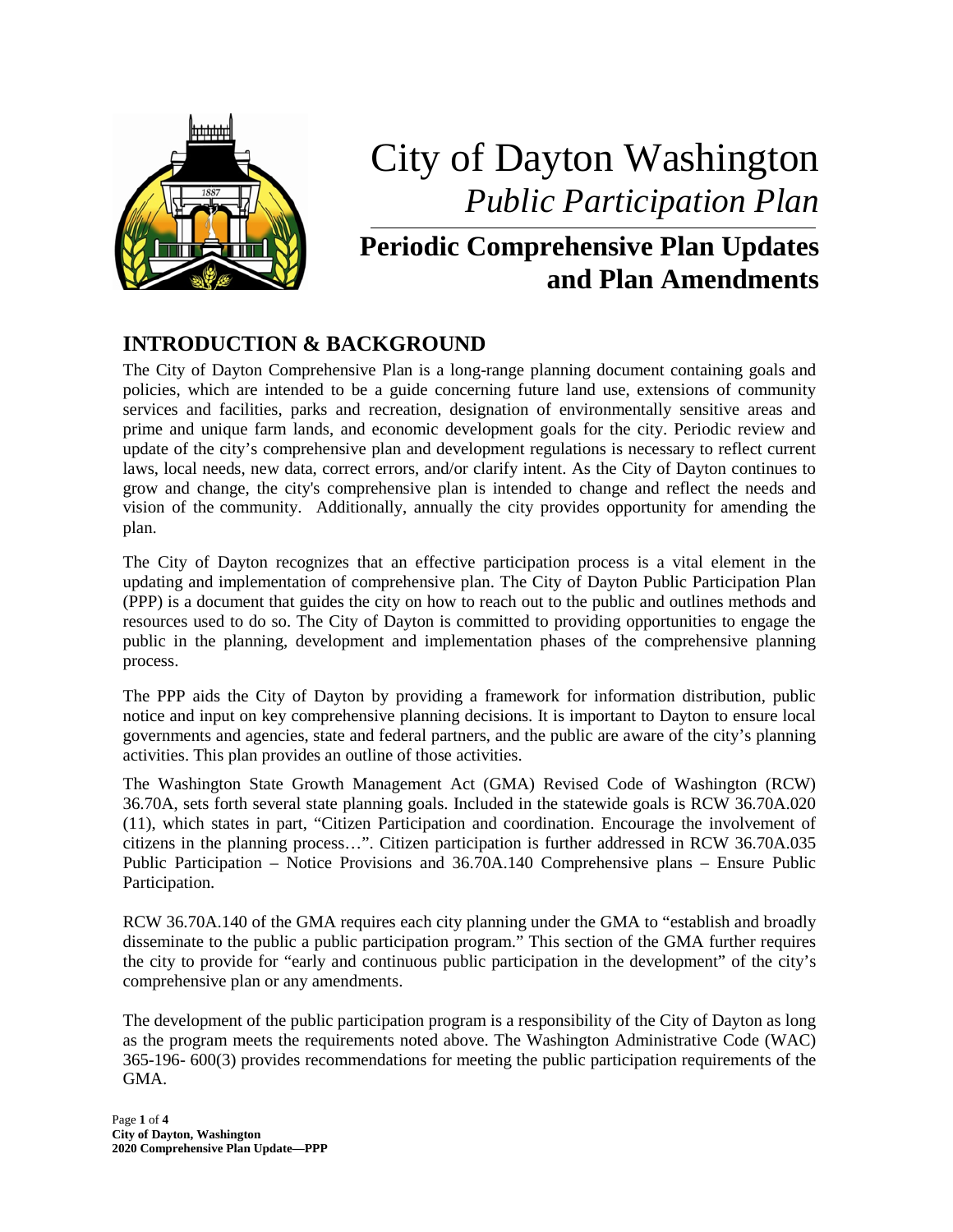### **INTENDED OUTCOMES**

The public participation effort is intended to achieve specific desired outcomes, which include:

- A public involvement process that provides clear information to the public on the purpose of the comprehensive plan update and how the update process works;
- Public meetings and events designed to provide opportunities for all interested parties to be heard, and for people to listen and learn from one another;
- Broad participation of all interested groups and individuals; and,
- A transparent process which clearly documents all public input and makes it available for any and all to review

#### **EARLY AND CONTINUOUS PUBLIC INVOLVEMENT**

The City of Dayton is committed to encouraging early and continuous public involvement in the update of the comprehensive plan. Methods to encourage public involvement include: a dedicated webpage on the county's website, consistent and regular notification to interested parties throughout the process, Dayton Planning Commission (Planning Commission) meetings which are open to the public, open houses (hosted by the Planning Commission) to solicit public comments, and public hearings before the Planning Commission.

The Columbia County website has a Dayton Comprehensive Plan page designed to provide information on the comprehensive plan update, publicize the proposed amendments as they are presented to the Planning Commission, and invite and encourage public comments. The website also provides an opportunity for people to sign up to receive email notifications when proposed amendments are added to the website and are available for review, as well as notification of upcoming Planning Commission and City Council meetings where the proposed amendments will be discussed.

The Planning Commission will serve as the primary working group and advisory body for the plan update and will review and provide input on the proposed amendments in a series of work sessions before holding a public hearing. The Planning Commission meetings are typically held on the third Tuesdays of the month. These meetings are open to the public and provide an opportunity for public comment. Written and email comments regarding proposed comprehensive plan amendments will also be provided to the Planning Commission for consideration.

An introductory open house will be held prior to any Planning Commission work sessions to provide an overview of the planning process and to introduce proposed amendment topics. A second open house will be conducted following the Planning Commission work sessions and prior to the issuance of a State Environmental Policy Act (SEPA) Threshold Determination for the proposed amendments. The invitation to the open houses will be distributed through all public notification avenues available to the city including postings at the Planning and Building Department, the , Dayton City Hall, Columbia County Courthouse, the Dayton Memorial Library, the county's website, email/USPS notifications to established mailing lists, and legal notices in the Dayton Chronicle.

A public hearing will be conducted by the Planning Commission to solicit public comments on proposed amendments prior to forwarding a recommendation to the Dayton City Council.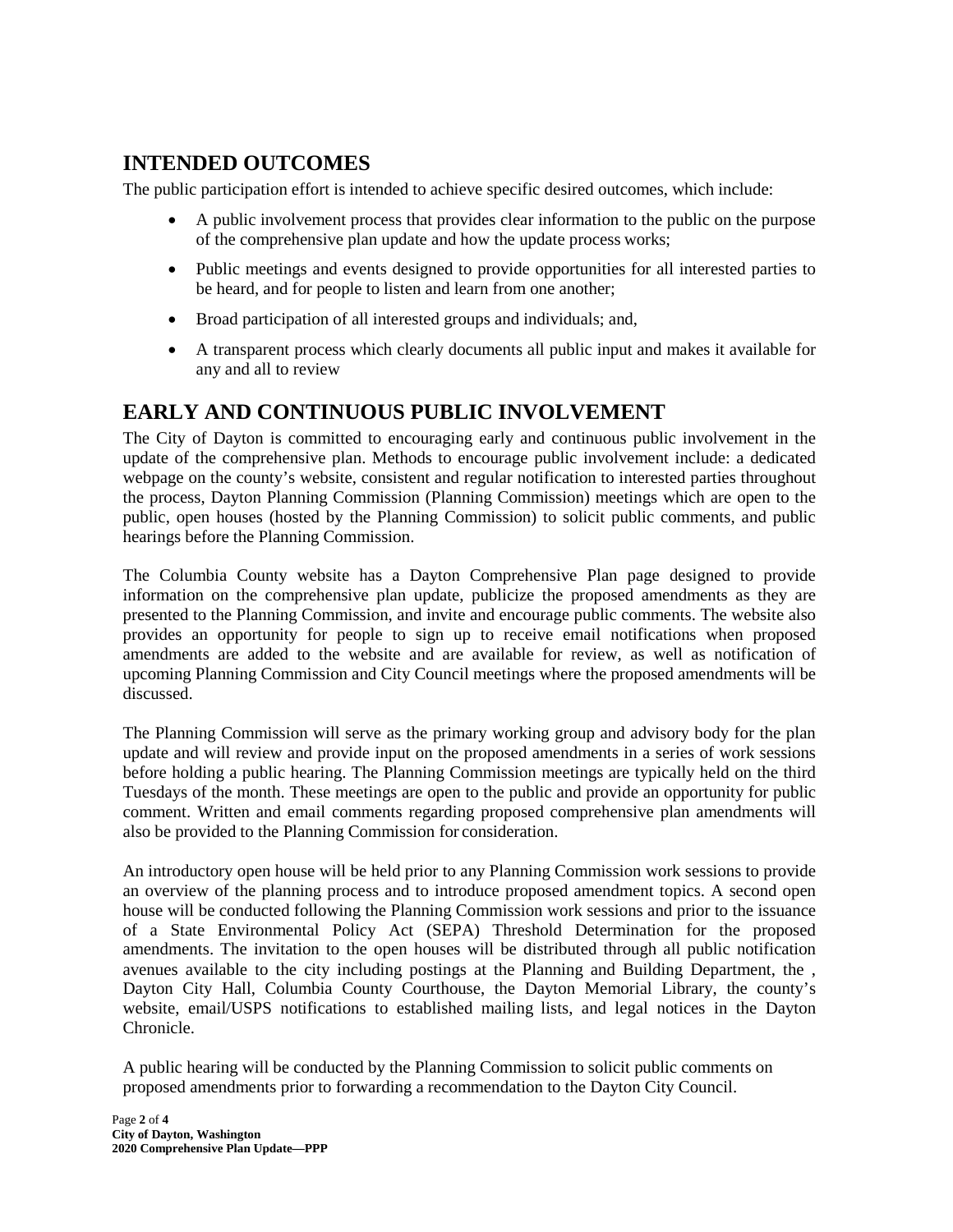# **PARTICIPATION TECHNIQUES:**

Several recommendations for meeting the GMA public participation requirements are included in WAC 365-196-600(3.a), which emphasizes the importance of involving the broadest cross-section of the community into the planning process. Moreover, the WAC encourages jurisdictions to involve groups not previously involved in planning to become involved in the comprehensive plan process. The following are the events proposed for the City of Dayton citizen participation process.

- 1. **Communications Programs & Informational Services**  As staff and budgetary resources allow, include the following citizen participation techniques in the city's citizen participationstrategy:
	- a. **Interest Groups**  Contact local interest groups (i.e. Chamber of Commerce, "Friends" groups, service clubs, etc.) regarding proposed comprehensive plan amendments and public hearings/meetings.
	- b. **Open Houses**  Conduct open houses, hosted by the Planning Commission, to encourage city-wide participation in the development of comprehensive plan amendments.
	- c. **Legal Notices in the Dayton Chronicle** Send legal notices to promote significant events related to the comprehensive plan.
- 2. **Public Meetings**  Conduct a series of public meetings hosted by the Planning Commission on the preliminary draft comprehensive plan amendments. This ensures that the city will meet the requirement for "early and continuous" public participation in the comprehensive planning process.
- 3. **Public Hearing** Hold public hearings and provide public notice that meets the requirements of RCW 36.70A.020, .035, and .140 and WAC 365-196-200.
- 4. **Written Comment**  Provide continuous opportunity for citizens to provide written comment. Written comments may be in the form of letters and other correspondence to the Planning Department or can be submitted via email to Planning Staff at Meagan\_bailey@co.columbia.wa.us.
- 5. **Tracking Events and Actions**  Maintain a log of all public participation meetings, events and actions that the city engages in to provide documentation on the city's effort to meet the requirements of the GMA.

# **BROAD AND EFFECTIVE NOTICING**

The public participation requirements of the Revised Code of Washington (RCW) and the Washington Administrative Code (WAC) include notice procedures that are reasonably calculated to provide notice to property owners and other affected and interested individuals of proposed amendments to the comprehensive plan and development regulation. Examples of notice provisions include:

- 1. Posting notice at the Columbia County Courthouse, Dayton City Hall, the Planning and Building Department and the Dayton Memorial Library;
- 2. Publishing a notice in the Dayton Chronicle, the city's designated newspaper of general circulation;
- 3. Notifying public or private groups with known interest in a certain proposal or in the type of proposal being considered;
- 4. Sending notice to relevant mailing lists, including general lists or lists for specific